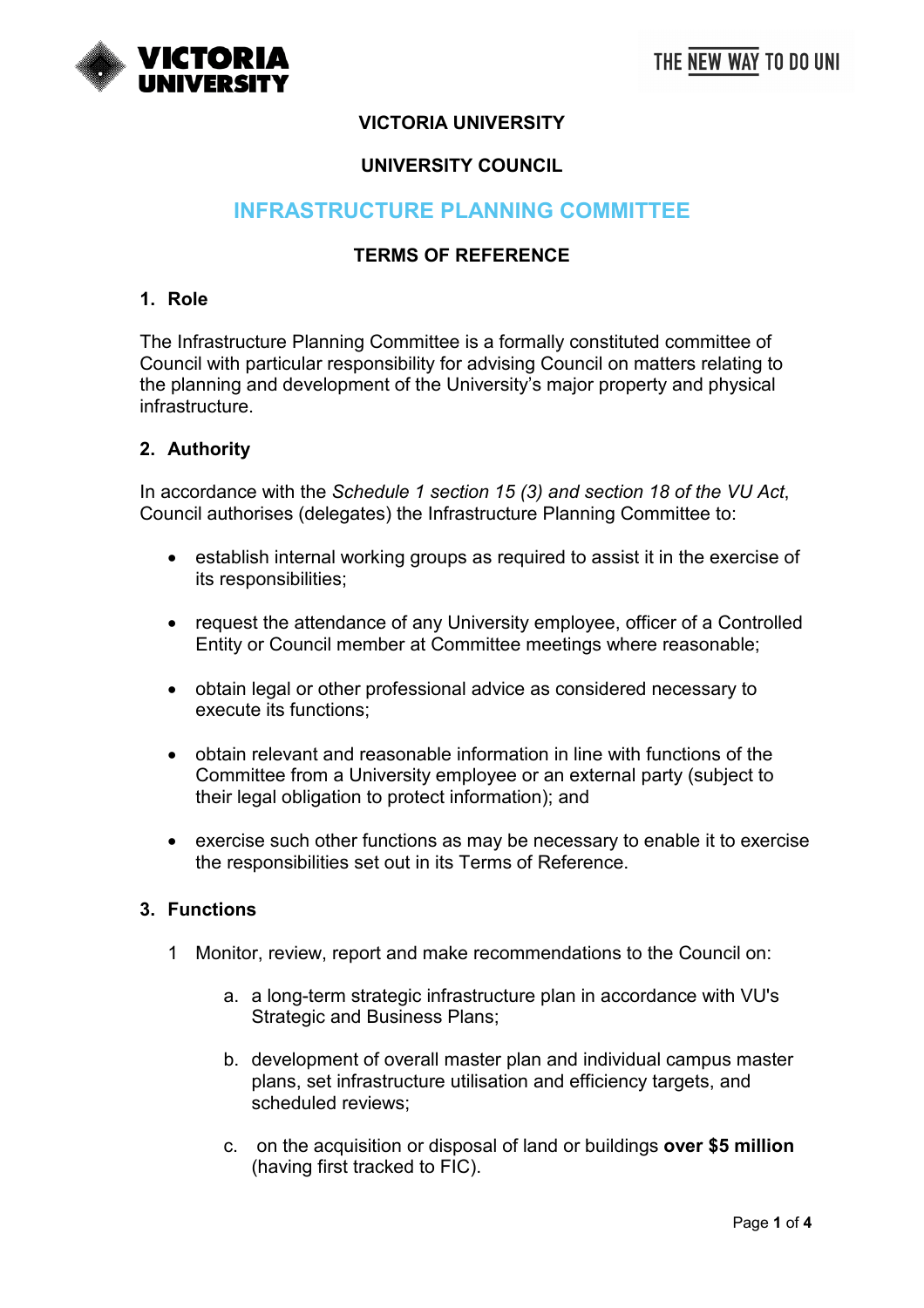

- d. the implementation of the University's rolling major capital works program including final designs and ensuring (i) the quality of the student experience has primacy planning and in designs and (ii) planning and design of staff accommodation provides for an effective, efficient and safe working environment;
- e. the implementation of the University's Infrastructure Asset Management Policy and recommend changes as necessary;
- f. the naming of buildings or significant University infrastructure such as sporting ovals, streets, landscape, places, walks and courtyards;
- g. the heritage listing of significant buildings or sites;
- h. the installation or removal of major pieces of campus public art; and
- i. policies relating to campus planning, such as *Naming of Buildings Policy and Procedure*.
- 2 Liaise with the Finance and Investment Committee to make recommendations to Council on strategic infrastructure investments.
- 3 Liaise with the Compliance, Risk and Audit Committee in relation to risk management.
- 4 Carry out additional responsibilities as requested by the Council from time to time.
- 5 Review and report annually to Council on its own performance.

#### **4. Membership**

- 1 The Council nominates and appoints members of the Infrastructure Planning Committee. It will have the following membership:
	- five members of Council including the Chair of the Finance and Investment Committee, and of which one of whom will be the Chair; and
	- two external experts.
- 2 The Chair will have experience in educational infrastructure and where possible, hold appropriate qualifications in architecture, engineering, project management and/or related area of expertise.
- 3 All Members will have: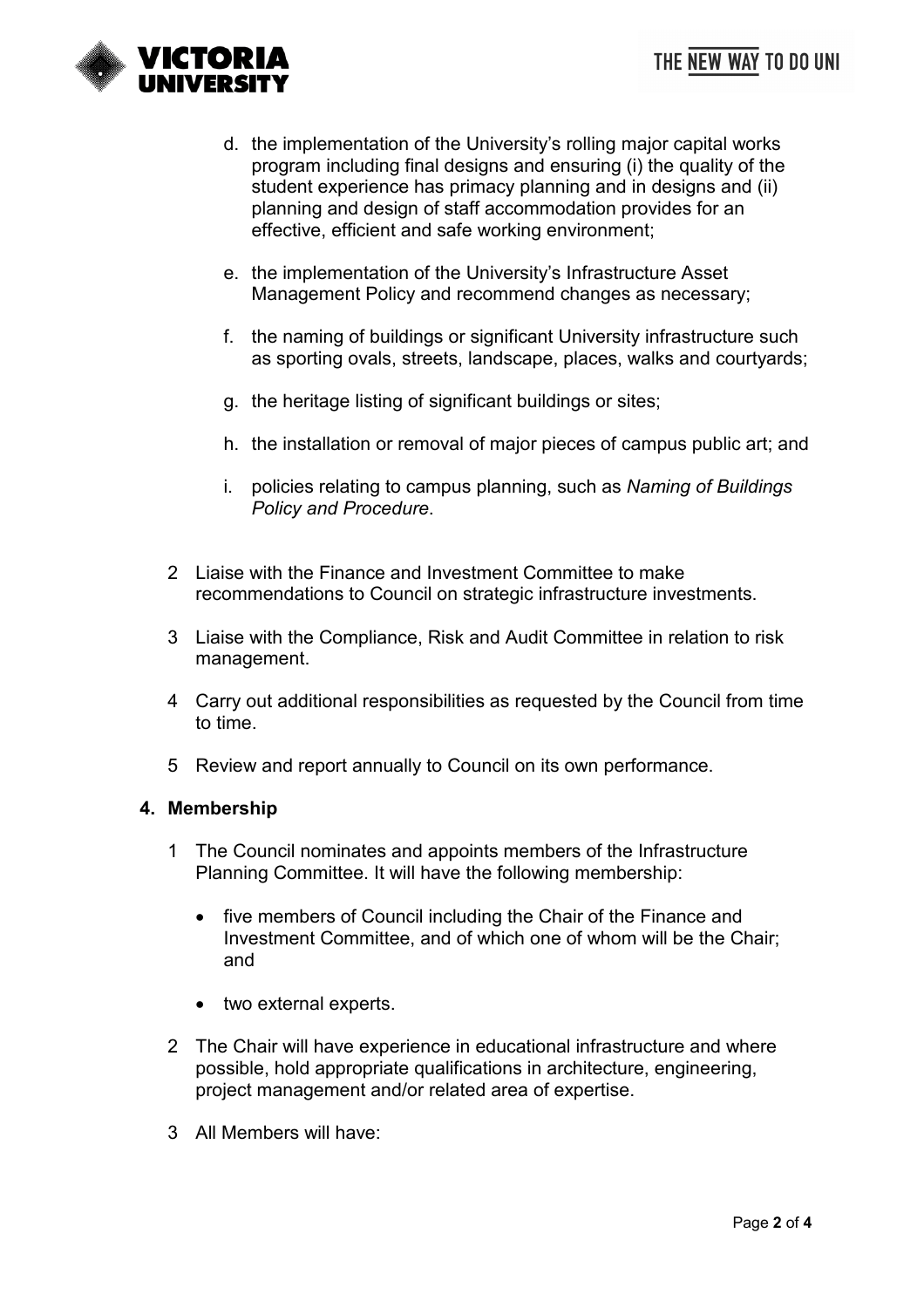

- a. experience in major educational infrastructure capital projects, defined as having a minimum total project cost of \$2m, and
- b. knowledge of the University's Strategic Plan and associated University infrastructure funding issues.
- 4 Among the members there will be:
	- a. members with commercial expertise (as demonstrated by relevant experience at a senior level in the public or private sector) and
	- b. skills, knowledge and experience in areas relevant to the effective use of Victoria University's infrastructure resources.
- 5 External members must be 'fit and proper persons' as determined by *The Tertiary Education Quality and Standards Agency Fit and Proper Person Determination 2018,* the *Education Services for Overseas Students* (ESOS) Act 2000; as required by the Australian Skills and Quality Authority (ASQA), and as required by the University's probity processes.

#### **5. Meetings**

The Committee will meet at least four times a year. In addition, the Chair may call special meetings as required.

#### **6. Quorum**

A quorum of the Council is at least a majority of members holding office for the time being, other than a member who is on approved leave of absence.

#### **7. Conflict of Interest**

Where relevant, members must declare real or perceived conflicts of interests in the appropriate form and according to the *Conduct of Council Business and Standing Orders Procedure.*

THE COMMON SEAL of VICTORIA UNIVERSITY ) was affixed this **day of** with the authority of Council in the presence of:  $\qquad$  )

……………………………………………………

……………………………………...